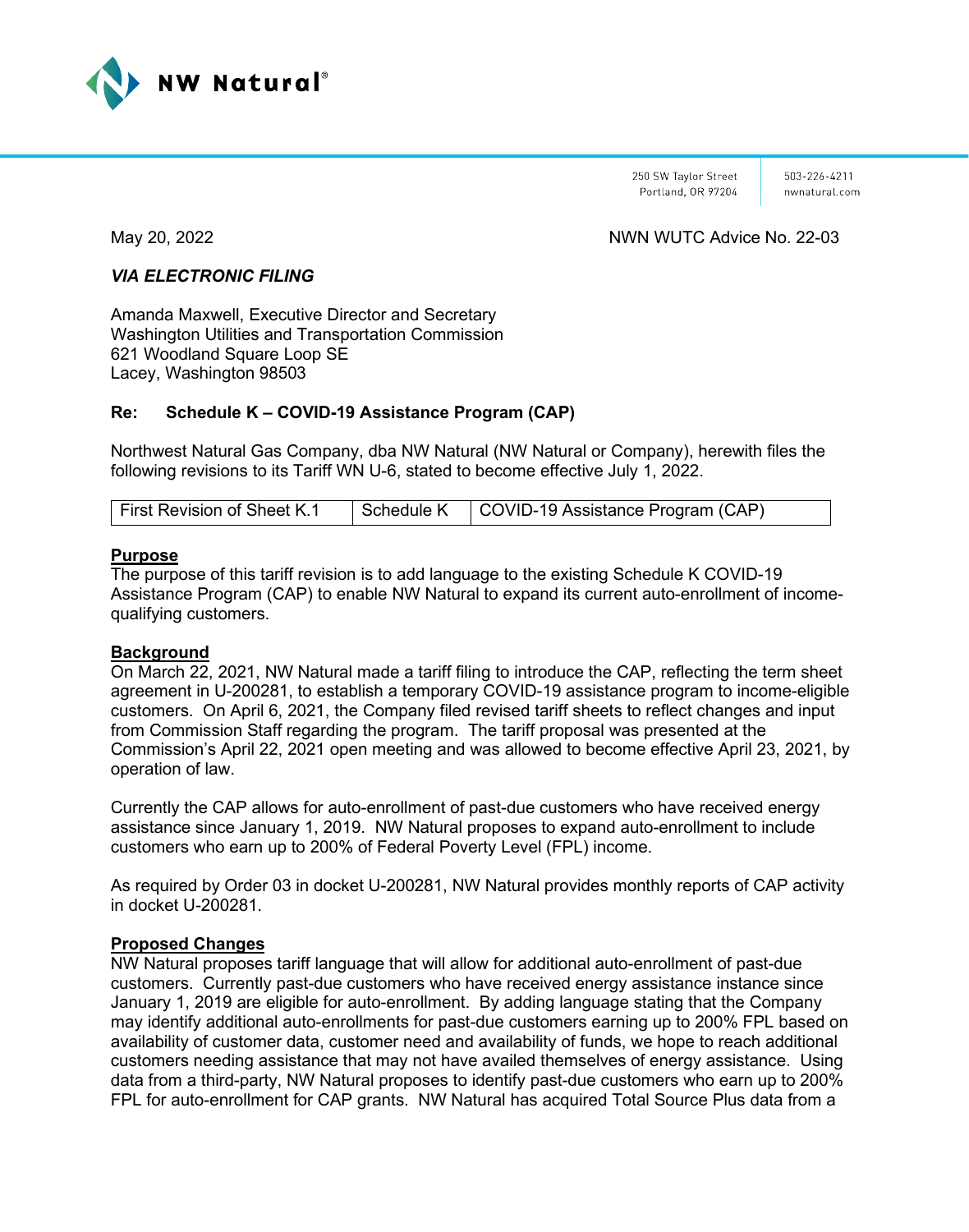Washington Utilities and Transportation Commission NWN WUTC Advice No. 22-03 May 20, 2022; Page 2

third-party, Epsilon, which derives the data from multiple sources including census data. The Total Source Plus data set includes household size and income data. Analyzing this data and crossreferencing it with our customer data, we have identified approximately 400 customers in arrears who earn up to 200% FPL that qualify for grants totaling about \$100,000. NW Natural's proposal to add an auto-enrollment using this data will enable these grants to be applied.

NW Natural will also review each grant application individually to confirm the accuracy of the account holder and premise referenced against the income data before the grants are applied to the accounts. In addition, these customers will receive a letter informing them of the CAP funds being applied to their account, providing references for available energy assistance and asking customers to contact NW Natural with any questions.

The CAP was established with funding up to one percent of the Company's revenues, or \$652,000. Through May 9, 2022, NW Natural has provided or committed \$95,379 in CAP grants, resulting in \$556,621 or 85% of remaining available CAP funds.

| <b>Program to Date</b>                    | <b>Automatic Grants</b> | <b>New Applications</b> | <b>Total</b> |  |  |
|-------------------------------------------|-------------------------|-------------------------|--------------|--|--|
|                                           |                         |                         |              |  |  |
| <b>CAP Grants</b>                         | 138                     | 137                     | 275          |  |  |
| Average CAP Grant                         | \$395.69                | \$277.64                | \$336.88     |  |  |
| CAP Funds Expended<br>through April 2022  | \$54,604.66             | \$38,036.25             | \$92,640.91  |  |  |
|                                           |                         |                         |              |  |  |
| CAP Funds Committed as of May 9, 2022     | \$2,738.28              |                         |              |  |  |
| Subtotal CAP Funds Expended and Committed | \$95,379.19             |                         |              |  |  |
|                                           |                         |                         |              |  |  |
| <b>CAP Funds Authorized</b>               | \$652,000.00            |                         |              |  |  |
| <b>CAP Funds Remaining</b>                | \$556,620.81            |                         |              |  |  |
| <b>Percent Remaining</b>                  | 85.4%                   |                         |              |  |  |

CAP Grant Activity as of May 9, 2022

NW Natural proposes the expansion of CAP auto-enrollment to extend the reach of assistance to customers in need. The idea for this expansion was raised in a GREAT Advisory Group meeting in 2021 and the Company was recently able to acquire the necessary data and perform the needed analysis to bring about this proposal. We shared the enclosed tariff program proposal with our GREAT Advisory Group before this filing and met with Commission Staff, Public Counsel and The Energy Project, who expressed their support of NW Natural making this filing.

NW Natural will continue the current practice of periodically auto-enrolling customers for CAP grants for those past-due customers who have received energy assistance since January 1, 2019, consistent with the existing tariff language.

## **Conclusion**

NW Natural respectfully requests that the Commission allow this tariff change to become effective on July 1, 2022.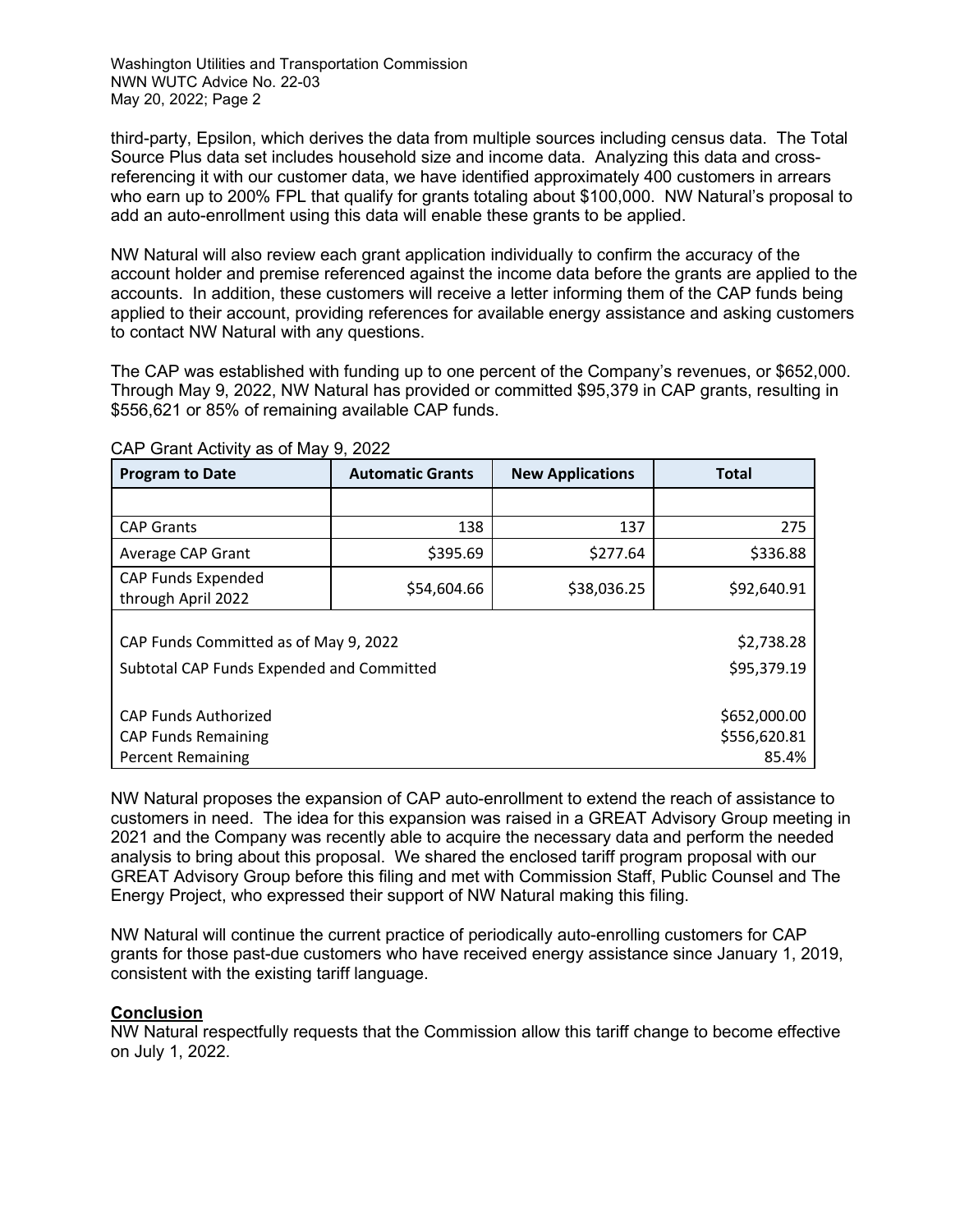Washington Utilities and Transportation Commission NWN WUTC Advice No. 22-03 May 20, 2022; Page 3

In accordance with WAC 480-90-193 and WAC 480-90-195(3), copies of this letter and the attached filing are available in the Company's main office in Portland, Oregon, and on its website at www.nwnatural.com.

As requested by WAC 480-80-103(4)(a), I certify that I have authority to issue tariff revisions on behalf of NW Natural.

Please address correspondence on this matter to me with copies to the following:

eFiling NW Natural Rates & Regulatory Affairs 250 SW Taylor Street Portland, Oregon 97204 Fax: (503) 220-2579 Telephone: (503) 610-7330 eFiling@nwnatural.com

Respectfully submitted,

*/s/ Natasha Siores*

Natasha Siores Manager, Regulatory Compliance NW Natural 250 SW Taylor Street Portland, Oregon 97204 (503) 610-7074 natasha.siores@nwnatural.com

Attachment: NEW-NWN-WUTC-Advice-22-03-Trf-Sheet-K-1-05-20-2022